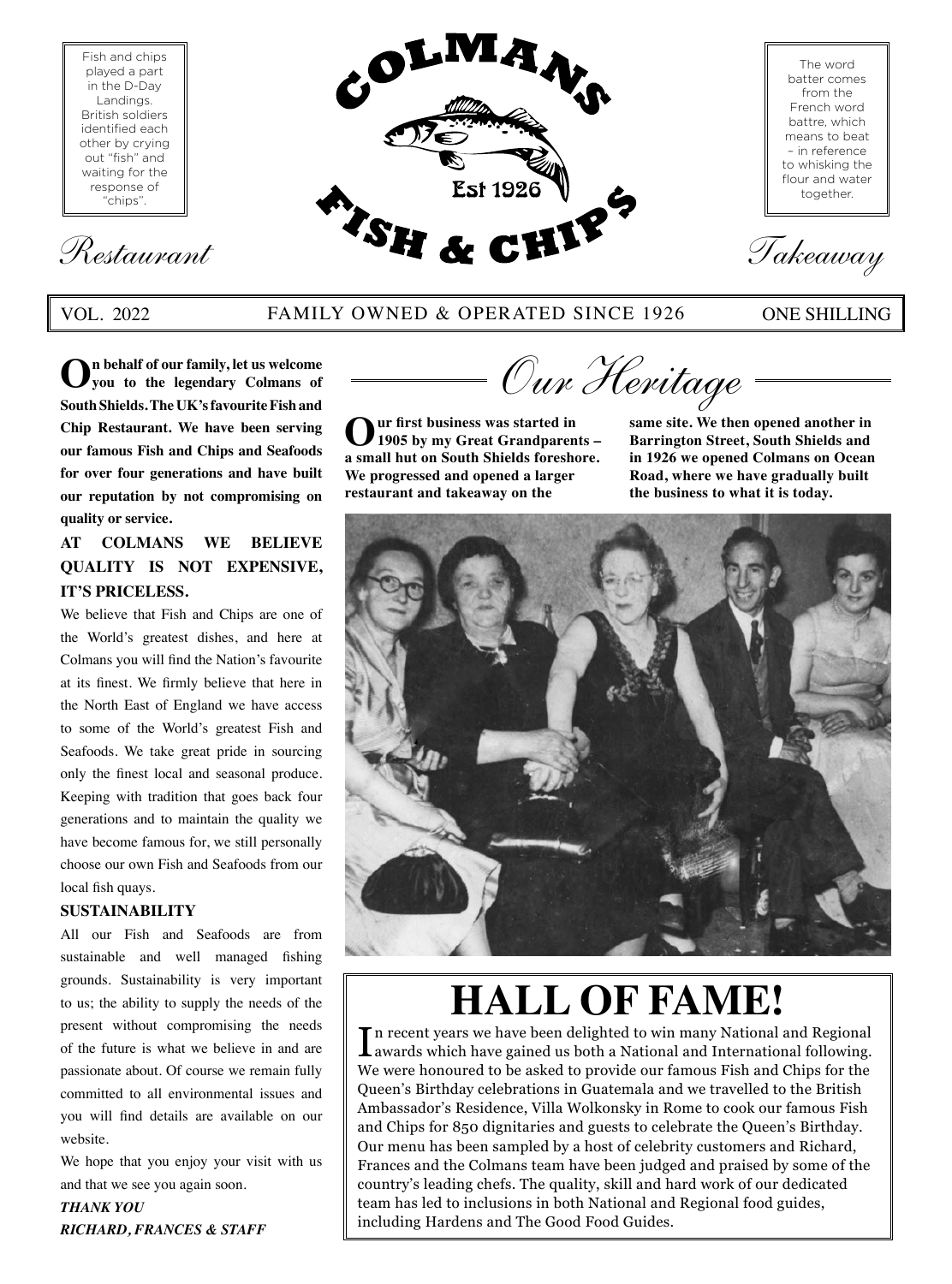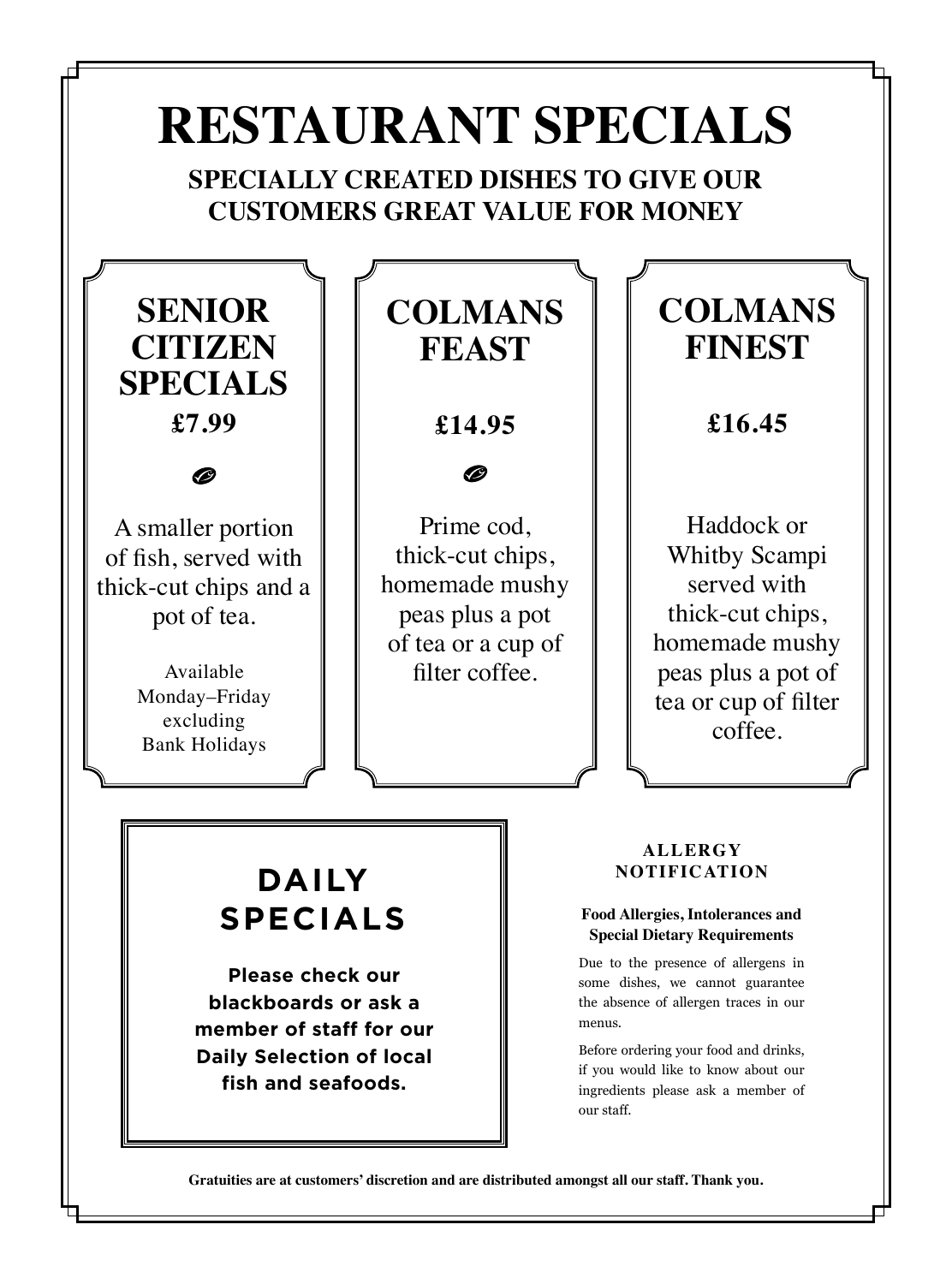## **CATCH OF THE DAY**

#### **OUR GOOD OLD TRADITIONAL FAVOURITES!**

#### LARGE PRIME COD<sup>2</sup> £12.50 Our best seller. Cod has large flakes and white flesh

with a sweet mild flavour.

#### **HADDOCK 2 f**13.50

Line-caught and cooked with the skin on for best results. White flaky fish with a unique flavour. Very popular in Scotland.

#### **EXTRA LARGE MIXTURE\* OF BOTH COD & HADDOCK FILLETS 22.95**

#### **LEMON SOLE £16.50**

(When available) Named because of its shape and yellowish spots. It has a sweet delicate flavour with small flakes.

> **All the above dishes are cooked in our secret recipe batter and served with chipped potatoes and lemon.**

**Some of our fish may contain small bones.**



Seafood with this mark comes from a fishery that has been independently certified to the MSC's standard for a wellmanaged and sustainable fishery.

COC NO: MSC-C-511411

## **FRESH FROM OUR GRILL**

**WOULD YOU PREFER YOUR FISH GRILLED?**

*We are happy to oblige!*

COD **@** \$14.95

**HADDOCK** 2 **f**15.95

**FISH OF THE DAY MARKET PRICE**

**All of the above dishes are grilled with a fresh herb butter and served with chipped potatoes.**

## **OUR SPECIAL FISHCAKES**

**All our fishcakes are handmade and cooked in our secret recipe batter**

**COLMANS COD FISHCAKE £7.95** Flaked cod, fresh potatoes and herbs.

**SALMON, COD & TARRAGON FISHCAKE £14.95**

**All of the above dishes are served with chipped potatoes.**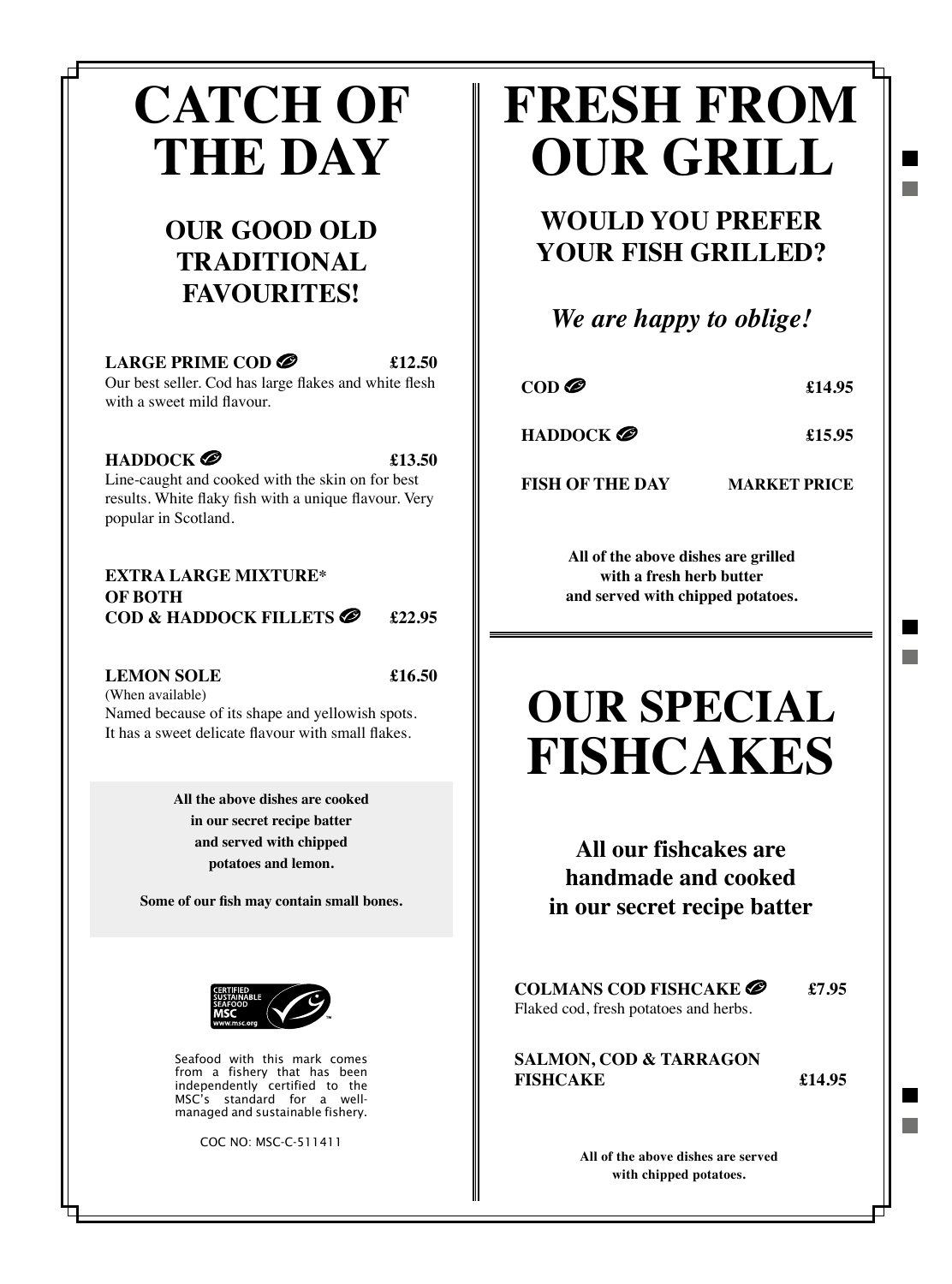# **COLMANS HISTORY**



**CIRCA 1905 Richard's great grandfather and his son Joseph in our first venture on South Shields beach.**



**CIRCA 1925 Colman's Lido Cafe – Very swish! A palm court orchestra played light classical music on sunday afternoons.**



**Circa 1934 Colmans on ocean road, before extending into the next building. Mr Colman is first on the left.**



**Circa 1937 Colmans Central Cafe. Unfortunately destroyed during WW2.**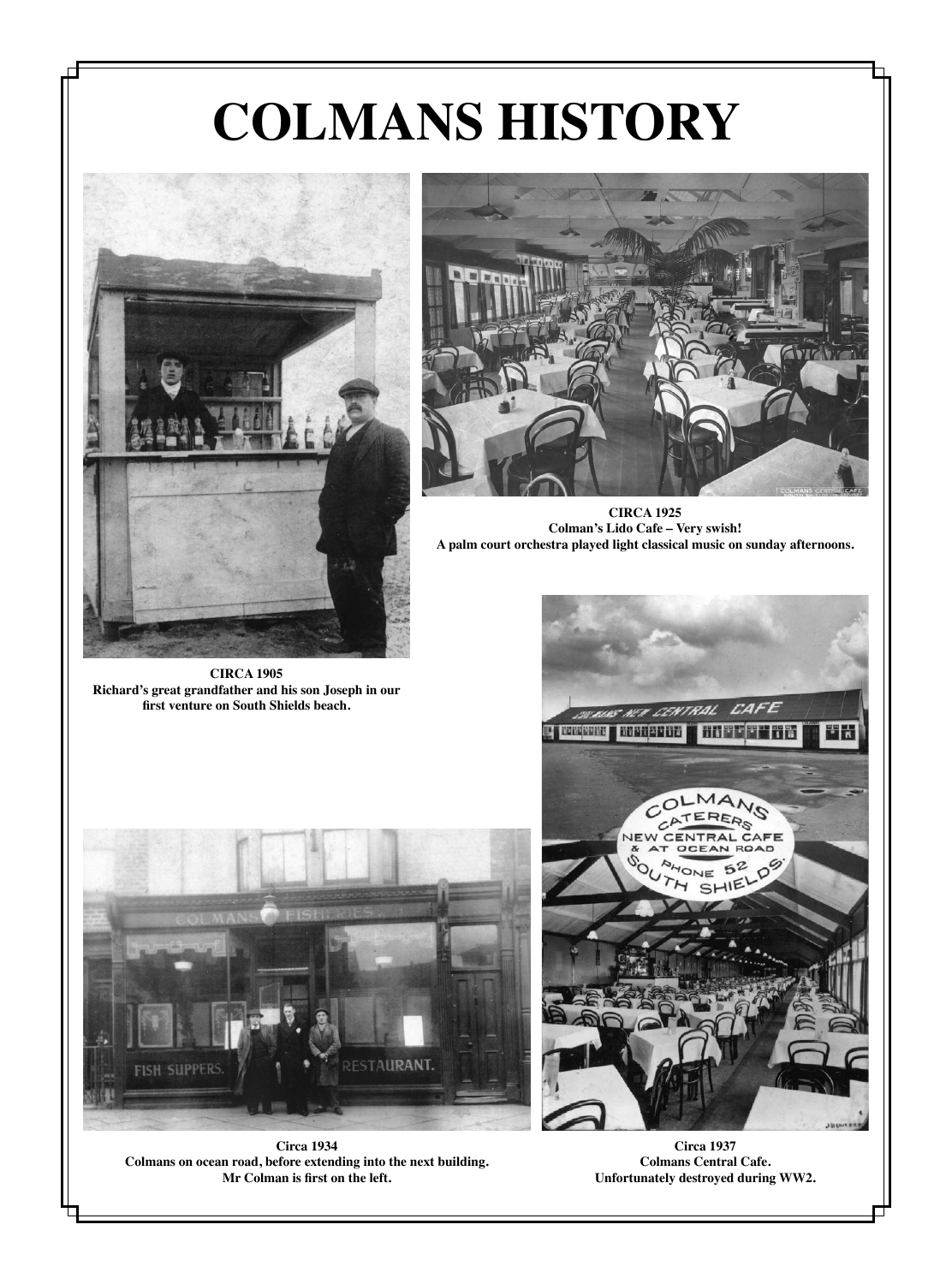## **VISIT OUR NEWEST RESTAURANT**



Situated on South Shields sea front, panoramic windows offer unrivalled views of our fantastic coastline! At Colmans Seafood Temple we prepare original and delicious seafood dishes cooked to order. Relax and enjoy our simple but effective approach to seafood, whilst absorbing the vibrant atmosphere of our blue flag beach. There is something for everyone at Colmans Seafood Temple and we look forward to welcoming you all to enjoy some great seafood and happy times.



SEA ROAD SOUTH SHIELDS NE33 2LD

0191 511 1349

sinfo@colmansseafoodtemple.co.uk

<sup>3</sup> www.colmansseafoodtemple.co.uk

**a** @colmansseafoodtemple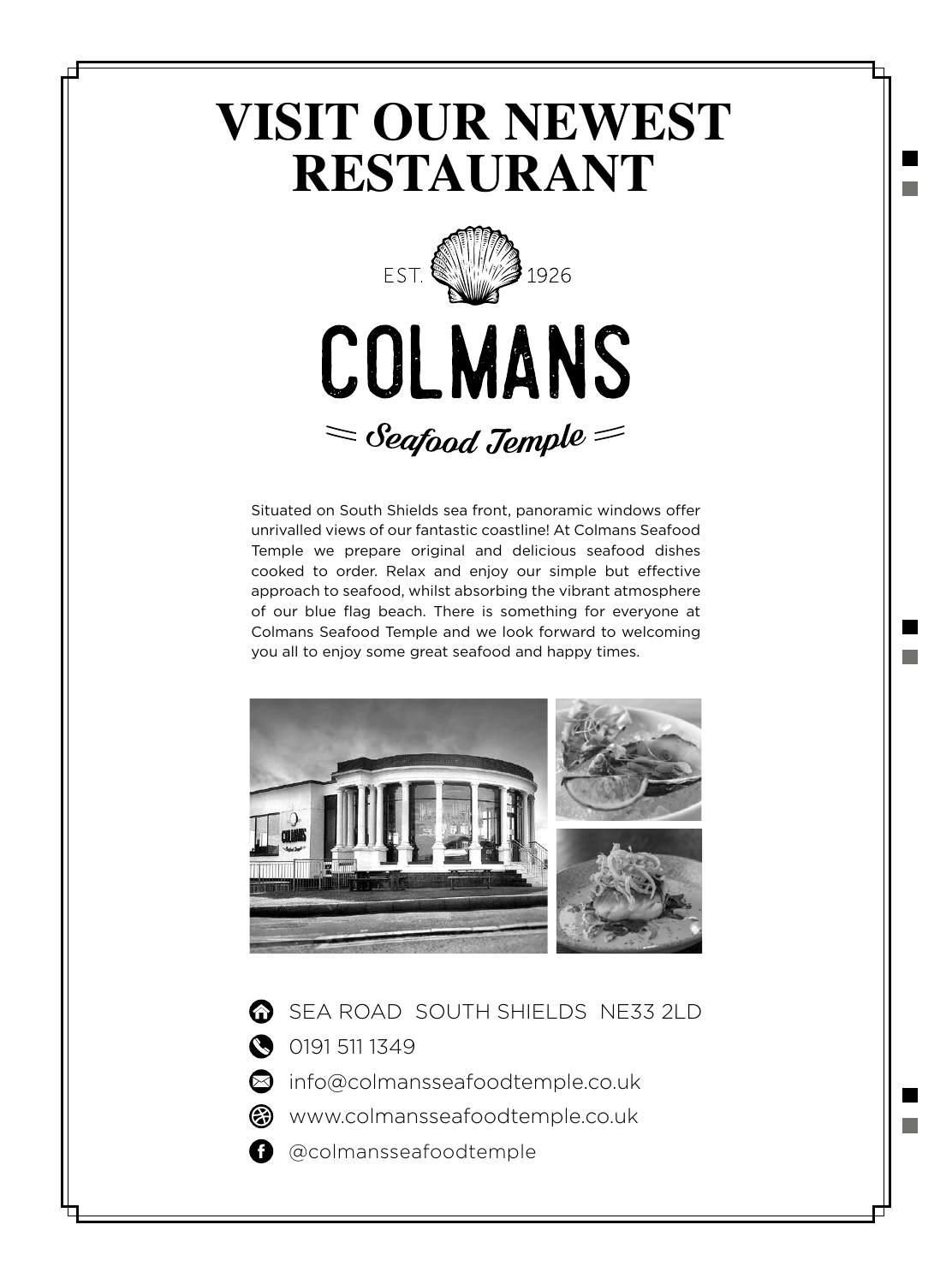#### **VEGETARIAN OPTION**

#### **HOMEMADE CHEDDAR £7.95 CHEESE PATTIE**

Mature cheddar cheese, folded into crushed potatoes then cooked in our famous batter and served with chipped potatoes.

#### **MUSHY PEA FRITTER £7.95**

Served with chipped potatoes

Served with chipped potatoes

Served with chipped potatoes. *(Suitable for Vegans)*

**SAVOURIES**

**JUMBO SAUSAGES £7.95**

**CHICKEN FILLET BITES £9.95**

### **OUR LOCAL FAVOURITES**

#### **ALL CAUGHT ON LOCAL FISHING BOATS**

#### **COLMANS FAMOUS HAND-PREPARED SCAMPI £21.95**

Locally caught langoustine tails cooked in Colmans delicious secret recipe batter. Served with salad garnish, chipped potatoes and homemade tartare sauce. "We believe these to be the best scampi in the world".

#### **WHITBY EXTRA LARGE SCAMPI £12.95**

Extra large scampi tails cooked in breadcrumbs and served with a mixed salad garnish, chipped potatoes.

*We apologise if at any time we are unable to supply a seafood which appears on the menu, but due to adverse currents, seasonal fluctuations and weather conditions some lines of seafood are not always available*

## **EXTRAS**

| <b>HOMEMADE MUSHY PEAS</b>                                                   | £1.50 |
|------------------------------------------------------------------------------|-------|
| <b>HEINZ BAKED BEANS</b>                                                     | £1.50 |
| <b>CURRY SAUCE</b>                                                           | £1.95 |
| <b>GRAVY</b>                                                                 | £1.95 |
| <b>CHIPPED POTATOES</b>                                                      | £3.50 |
| <b>COLMANS HOUSE SALAD</b>                                                   | £4.90 |
| <b>GHERKINS</b>                                                              | £1.95 |
| <b>HOMEMADE SWEET</b><br><b>CHILLI SAUCE</b>                                 | £1.95 |
| <b>BREAD AND BUTTER</b><br>(STOTTIE CAKE)<br>Traditional locally-baked bread | £1.25 |
| <b>HOMEMADE TARTARE SAUCE</b>                                                | £1.95 |

#### **DESSERTS**

**Our selection of traditional desserts and locally made award-winning ice cream and sorbets CARTMEL STICKY**

| <u>CANIMEL SIICNI</u><br><b>TOFFEE PUDDING</b><br>Served with vanilla ice cream  | £5.95 |
|----------------------------------------------------------------------------------|-------|
| TREACLE SPONGE & CUSTARD £5.95                                                   |       |
| <b>AFFOGATO</b><br>Vanilla ice cream topped with espresso coffee –<br>Delicious! | £5.95 |
| <b>ICE-CREAM</b><br>Local award-winning Italian ice cream in various<br>flavours | £4.95 |
| <b>SORBET</b><br>Local award-winning Italian sorbets in various<br>flavours      | £4.95 |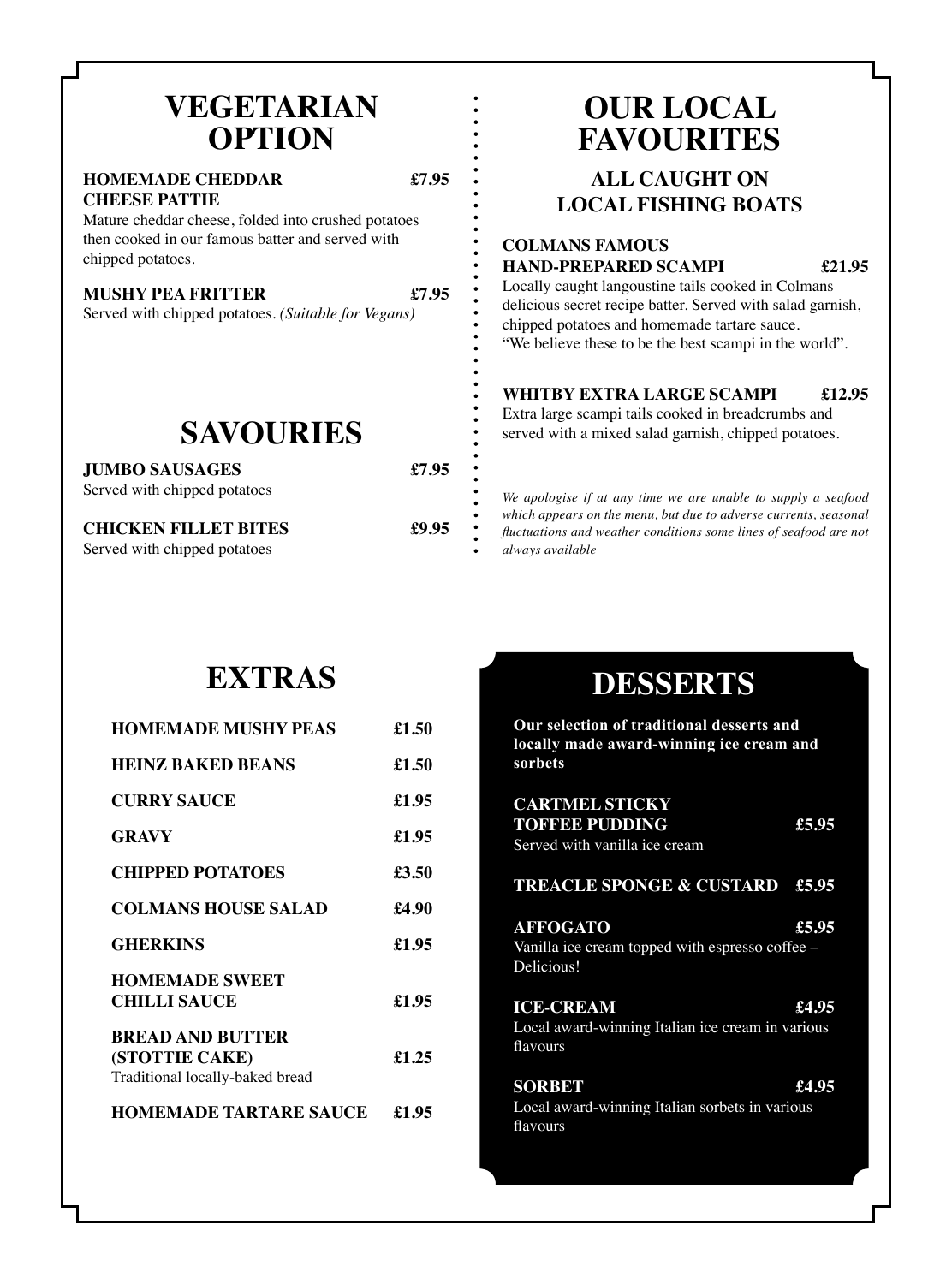# **SOME LIQUID REFRESHMENT DRINKS TO ACCOMPANY YOUR FOOD**

### COLD — HOT

#### **HOUSEWATER™ @ COLMANS SPARKLING OR STILL £1.00**

Housewater™ has been created to provide you with a choice. Bottled water can be expensive and may have travelled many miles, generating a significant carbon footprint en route to your table. Tap water is an alternative, however, the quality and purity cannot always be guaranteed and it is often not as appetising as bottled water. Housewater™ is mains supplied water, freshly filtered and chilled by a high quality unit built to demanding specifications by one of the UK's top manufacturers of beverage equipment.

(The bottle is reusable and remains the property of Colmans).

| <b>WATER</b><br>A selection of the finest Mineral Waters             | £1.60 |
|----------------------------------------------------------------------|-------|
| <b>COLD DRINKS</b><br>Pepsi, Diet Pepsi, Orange, Lemonade and Shandy | £1.95 |
| <b>SQUASH</b><br>Ice cold orange squash                              | 95p   |
| <b>FRESH JUICE</b><br>Freshly squeezed orange juice                  | £3.45 |
| <b>CLASSIC BOTTLED COKE/</b><br><b>DIET COKE</b>                     | £2.95 |

#### **A refreshingly authentic range of old fashioned soft drinks from Fentimans:**

| VICTORIAN LEMONADE 275ml: £2.95  |                |  |
|----------------------------------|----------------|--|
| <b>GINGER BEER</b>               | 275ml: $£2.95$ |  |
| DANDELION & BURDOCK 275ml: £2.95 |                |  |



| <b>FILTER COFFEE WITH CREAM</b>                                                                | £2.50 |
|------------------------------------------------------------------------------------------------|-------|
| <b>CAFE LATTE</b><br>Traditional Italian coffee with milk                                      | £2.95 |
| <b>CAPPUCCINO</b><br>Traditional Italian coffee with frothed milk and<br>dusted with chocolate | £2.95 |
| <b>ESPRESSO</b><br>A shot of strong Italian coffee                                             | £1.95 |
| <b>MACCHIATO</b><br>Espresso with a touch of frothed milk                                      | £1.95 |
| <b>POT OF TEA</b><br>With lemon or milk                                                        | £2.20 |
|                                                                                                |       |

**SPECIALITY TEAS £2.45** Darjeeling, Earl Grey, Green Tea, Peppermint Tea, Pure Camomile, and various Fruit Teas (Please ask)